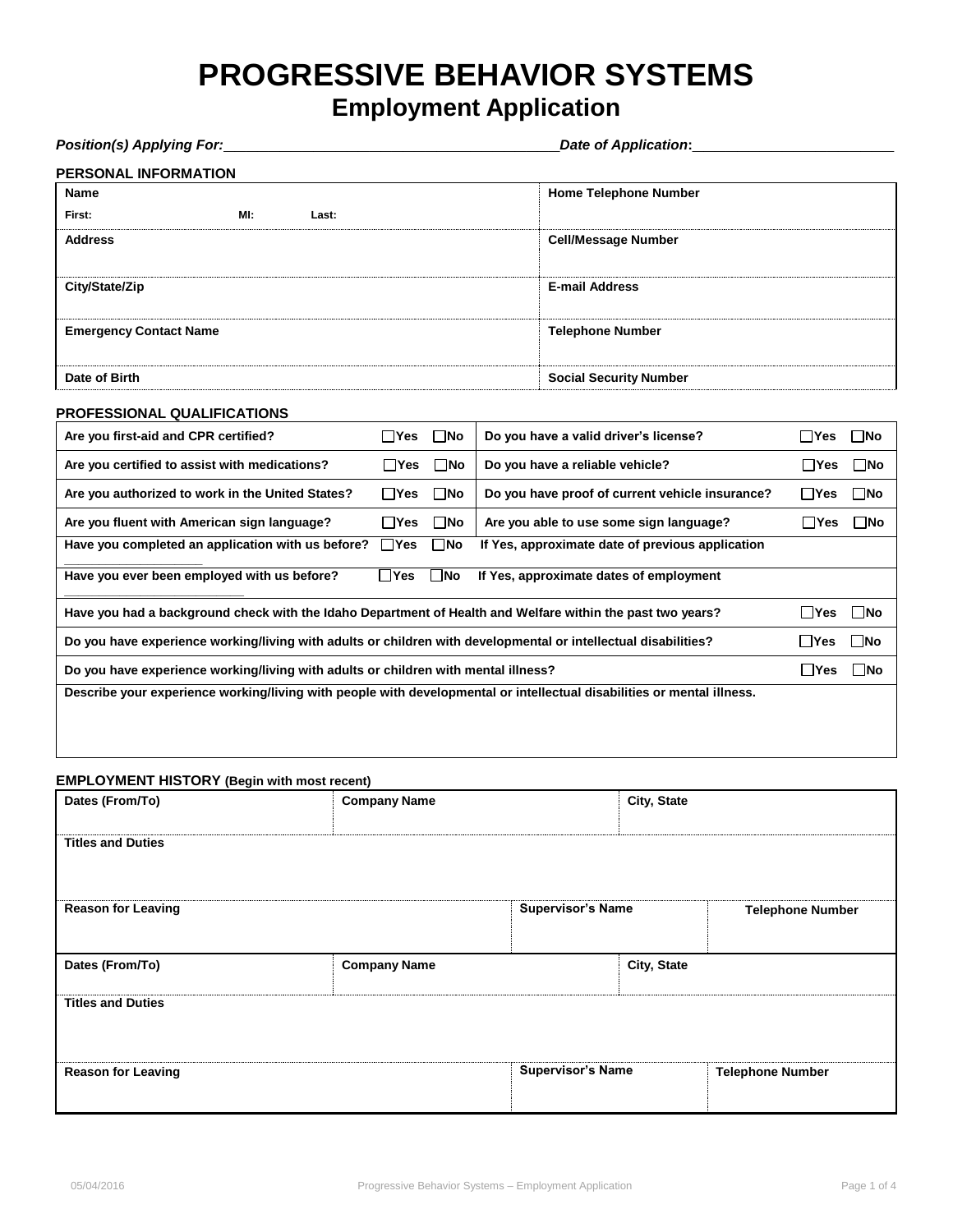| Dates (From/To)           | <b>Company Name</b>      | City, State             |
|---------------------------|--------------------------|-------------------------|
| <b>Titles and Duties</b>  |                          |                         |
| <b>Reason for Leaving</b> | <b>Supervisor's Name</b> | <b>Telephone Number</b> |

#### **EDUCATION/TRAINING**

| Neither $\Box$<br><b>GED Certificate</b><br>Have you obtained a High School Diploma $\Box$ |                            |                |                                  |  |  |  |  |
|--------------------------------------------------------------------------------------------|----------------------------|----------------|----------------------------------|--|--|--|--|
| <b>Higher Education</b>                                                                    | <b>Name &amp; Location</b> | Diploma/Degree | <b>Subject Of Specialization</b> |  |  |  |  |
| <b>College/University</b>                                                                  |                            |                |                                  |  |  |  |  |
| Specialized<br><b>Courses &amp; Training</b>                                               |                            |                |                                  |  |  |  |  |

**MILITARY**

**Branch of Service:**

**Describe any military training received relevant to the position for which you are applying:** 

#### **OTHER SPECIAL SKILLS, CERTIFICATES, OR TRAINING**

**List other specific skills, certificates or training you have:**

**LEGAL HISTORY (A criminal history in itself does not necessarily disqualify an applicant from employment.)** 

**Have you ever been arrested, cited, held, detained, or charged with a felony regardless of whether the charge was dropped, dismissed,**  plea bargained or found not guilty?  $\Box$  Yes (please explain)  $\Box$  No

**Have you ever been arrested, cited, held, detained, or charged with a misdemeanor regardless of whether the charge was dropped,**  dismissed, plea bargained or found not guilty? □ Yes (please explain) □ No

#### **REFERENCES (Give the names of three persons not related to you.)**

| Name | <b>Address</b> | <b>Telephone</b> | Occupation |
|------|----------------|------------------|------------|
|      |                |                  |            |
|      |                |                  |            |
|      |                |                  |            |
|      |                |                  |            |
|      |                |                  |            |
|      |                |                  |            |
|      |                |                  |            |
|      |                |                  |            |
|      |                |                  |            |

#### **HOW DID YOU HEAR ABOUT PBS?**

| □ PBS Website □ Craigslist □ Current/Past Employee: (Name)_ | $\Box$ Other: (List) |
|-------------------------------------------------------------|----------------------|
|                                                             |                      |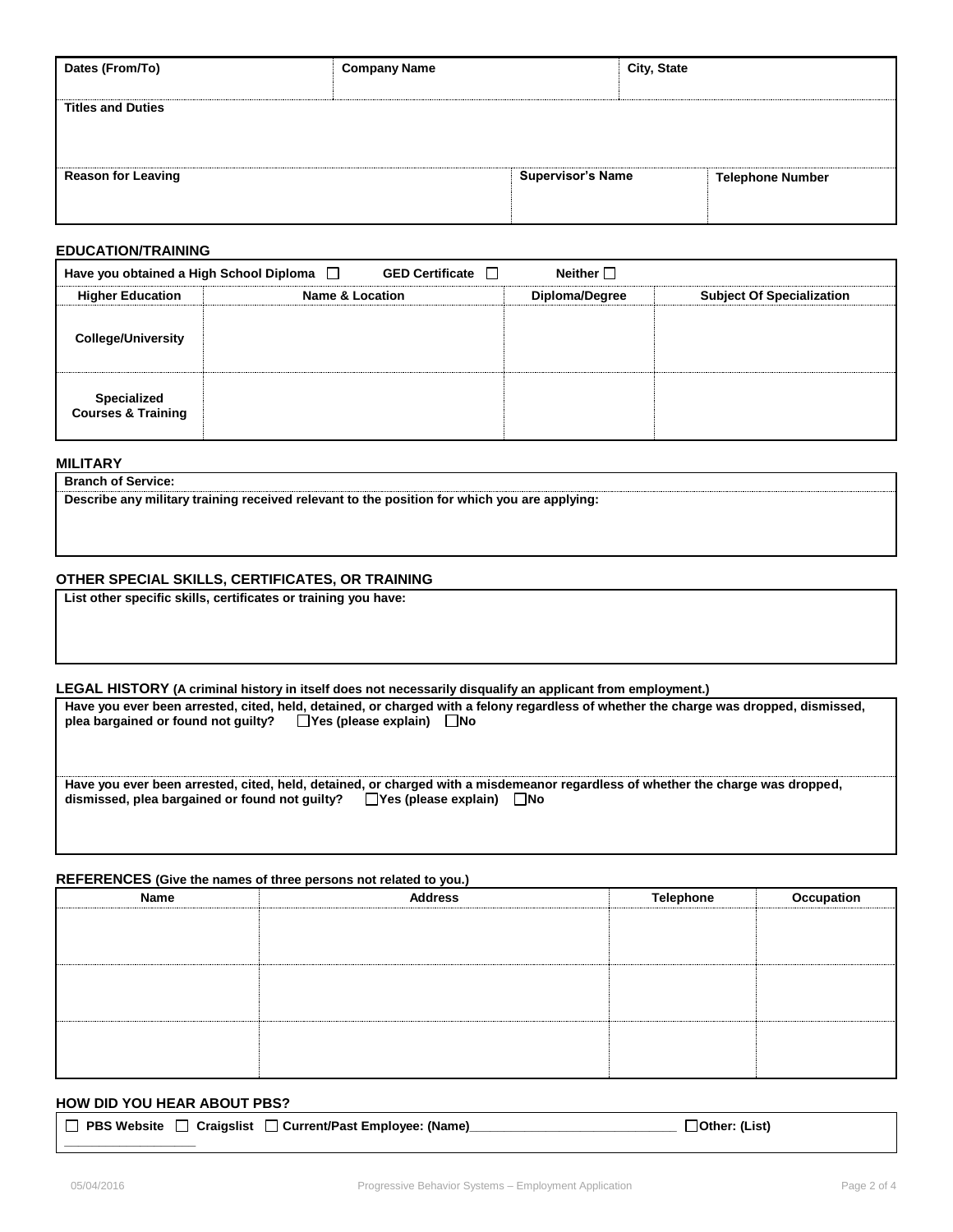# **PROGRESSIVE BEHAVIOR SYSTEMS Employee Scheduling**

Progressive Behavior Systems provides a variety of services to individuals with developmental or intellectual disabilities and/or mental health challenges. These services can include, but are not limited to 24 hour a day one on one supports, 24 hour a day group (2-3 individuals) supports and one on one hourly supports. An individual participant (person receiving services) may be authorized to receive more than one type of service provided by the agency. The agency has established specific shifts to meet the needs of the participants receiving 24 hour a day services. Hourly services are scheduled based on the needs of the participant.

The primary responsibility of the agency and each of its employees is to provide "protection from harm" for the participants receiving services at all times. The agency and by extension its employees are expected to provide the level of supervision and supports authorized in the participant's plan.

While the agency makes every effort to accommodate the employee's preferences, the agency reserves the right to schedule/place employees as needed to meet the participant's programmatic and/or safety needs. When possible the agency will attempt to give reasonable notice of changes in an employee's schedule or placement.

#### **EMPLOYMENT PREFERENCES**

| Are you interested in full time or part time?                    | $\Box$ et            | $\Box$ PT | Number of hours a week desired?                   |              |              |
|------------------------------------------------------------------|----------------------|-----------|---------------------------------------------------|--------------|--------------|
| Are you interested in a day shift (7 am-3 pm)?                   | $\Box$ Yes $\Box$ No |           | Are you interested in a swing shift (3 pm-11 pm)? | ΠYes         | $\Box$ No    |
| Are you interested in a graveyard shift (11 pm-7 am)? □ Yes □ No |                      |           | Are you interested in working two shifts per day? | $\sqcap$ Yes | $\square$ No |
| My first choice of shift is:                                     |                      |           |                                                   |              |              |
| Date available to start work?                                    |                      |           | Desired rate of pay?                              |              |              |

#### **EMPLOYMENT AVAILABILITY (List the times e.g. 7 am- 8 pm you are AVAILABLE to work EACH day)**

| Sunday<br>Monday<br>Tuesday<br>Wednesday<br>Wednesday<br>Friday<br>Saturday |  |
|-----------------------------------------------------------------------------|--|
| My preferred days off are:                                                  |  |

### **GEOGRAPHIC PREFERENCES (Indicate ALL areas you are willing to travel to work by marking the "YES" box.)**

| <b>Boise</b>                                 | ∃Yes | Meridian         | ∃Yes  | Caldwell          | $\sqcap$ Yes |
|----------------------------------------------|------|------------------|-------|-------------------|--------------|
| Eagle                                        | ∃Yes | Kuna             | 7Yes  | <b>Twin Falls</b> | $\sqcap$ Yes |
| <b>Garden City</b>                           | ∃Yes | <b>Middleton</b> | l Yes | <b>Rupert</b>     | $\sqcap$ Yes |
| <b>Star</b>                                  | ∃Yes | Nampa            | Nes⊺  | <b>Jerome</b>     | ΠYes         |
| My first choice of geographic preference is: |      |                  |       |                   |              |

#### **PARTICIPANT CHARACTERISTICS**

| Are you willing to work with adult participants?                                                                  | $\Box$ No<br>∏Yes | Are you willing to work with children participants? | ∃Yes          | $\Box$ No |
|-------------------------------------------------------------------------------------------------------------------|-------------------|-----------------------------------------------------|---------------|-----------|
| Are you willing to work with male participants?                                                                   | ⊟No<br>⊺ Yes      | Are you with female participants?                   | ∏Yes          | ⊟No       |
| Are you willing to work with participants who may be emotionally volatile, manipulative or physically aggressive? |                   |                                                     |               |           |
| Are you willing to work with participants who may require hands on assistance with activities of daily living?    |                   |                                                     |               |           |
| Are you willing to work with participants who may require physical assistance with transferring?                  |                   |                                                     | $\exists$ Yes | $\Box$ No |

## **EMPLOYEE OVERALL PREFERENCE**

| The most important preference factor is: $\Box$ Shift | $\Box$ Days off | <b>□ Geographic preference</b> | □ Participant characteristics |
|-------------------------------------------------------|-----------------|--------------------------------|-------------------------------|
|                                                       |                 |                                |                               |

### **EMPLOYMENT ELIGIBILITY STATEMENT**